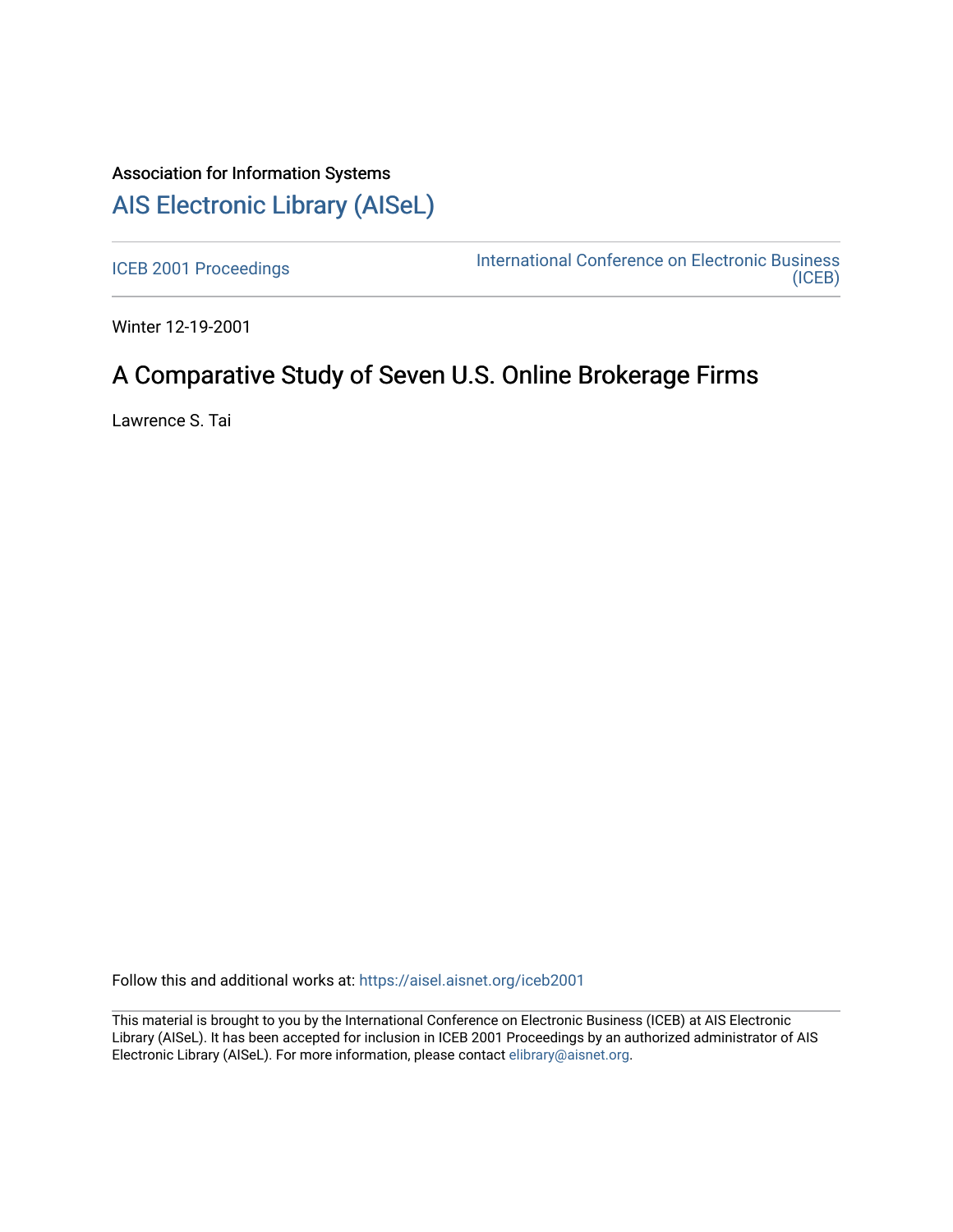#### **A COMPARATIVE STUDY OF SEVEN U.S. ONLINE BROKERAGE FIRMS**

Lawrence S. Tai Loyola Marymount University College of Business Administration One LMU Drive, MS 8385 Los Angeles, CA 90045-2659 U.S.A. Phone: (310)338-2903 Fax: (310)338-3000 E-mail: ltai@lmu.edu

#### **ABSTRACT**

The late 1990s have witnessed a spurt in the growth of online brokerage, as new and established companies competed for a share of the red-hot market in Internet stock trading. Companies such as E\*Trade, Ameritrade, and Datek Online emerged, while better-known discount brokers, such as Charles Schwab, Fidelity, and TD Waterhouse, also prospered in the new Web-based environment.

The objective of this paper is to study seven U.S. online brokerage firms: Ameritrade, Charles Schwab, CSFBdirect, Datek Online, E\*Trade, Fidelity, and TD Waterhouse. These firms will be compared and ranked based on their commission, features, services, and e-business technologies. A new group of heavyweight contenders, namely the traditional full-service brokerages, are now stepping into online trading. The list includes Merrill Lynch, Prudential Securities, and Salomon Smith Barney. While the fullservice firms are certain to face significant challenges in adapting a new way of doing business, their entry is certain to change the game for the online players.

# **INTRODUCTION**

The late 1990s have witnessed a spurt in the growth of online brokerage, as new and established companies competed for a share of the red-hot market in Internet stock trading. Companies such as E\*Trade, Ameritrade, and Datek Online emerged, while better-known discount brokers, such as Charles Schwab, Fidelity, and TD Waterhouse, also prospered in the new Web-based environment.

The objective of this paper is to study seven U.S. online brokerage firms: Ameritrade, Charles Schwab, CSFBdirect, Datek Online, E\*Trade, Fidelity, and TD Waterhouse. These firms will be compared and ranked based on their commission, features, services, and e-business technologies.

#### **COMMISSION**

#### **Ameritrade**

The commission is \$8 per trade. A \$5 additional fee is assessed for limit, stop, and stop limit orders. There is no limit on the number of shares traded.

#### **Charles Schwab**

The commission is \$29.95 per trade for up to 1,000 shares. When the number of shares exceeds 1,000, the commission is \$29.95 plus \$0.03 per share over 1,000. Charles Schwab offers a commission discount to active traders who execute a qualifying number of trades in a calendar quarter. The commission is reduced to \$19.95 with 31-60 qualifying trades and to \$14.95 with 61 or more qualifying trades.

#### **CSFBdirect**

For customers with account balances below \$1,000,000, the commission is \$20 per trade for up to 1,000 shares. For each share traded above \$1,000, the commission is \$0.02 per share. Select clients (those with over \$1,000,000 in their account) will be able to trade up to 5,000 shares before the \$0.02 premium is assessed. The commission is the same for market and limit orders.

#### **Datek Online**

The commission is \$9.99 per trade up to 5,000 shares and is the same for market and limit orders.

#### **E\*Trade**

For listed stocks, the commission is \$14.95 per trade for up to 5,000 shares. For trades above 5,000 shares, E\*Trade adds \$0.01 per share to the entire order. For NASDAQ stocks and limit and stop orders, E\*Trade charges \$19.95 with no limit on the amount of shares traded. The commission is reduced by \$5 per trade for investors with 30- 74 trades per calendar quarter and by \$10 per trade for investors with 75 or more trades per calendar quarter.

#### **Fidelity**

The standard commission is \$25 per trade for the first 1,000 shares plus \$0.02 for each additional share over 1,000. A \$5 charge is added to limit and stop orders. Discounted commissions are available to investors who have a minimum of 12 trades in the prior 12 months. The commission is reduced to \$14.95 per trade for the first 1,000 shares plus \$0.02 for each additional share. For select customers with more than 240 trades in the prior 12 months, the commission is reduced to \$14 per trade for the first 1,000 shares plus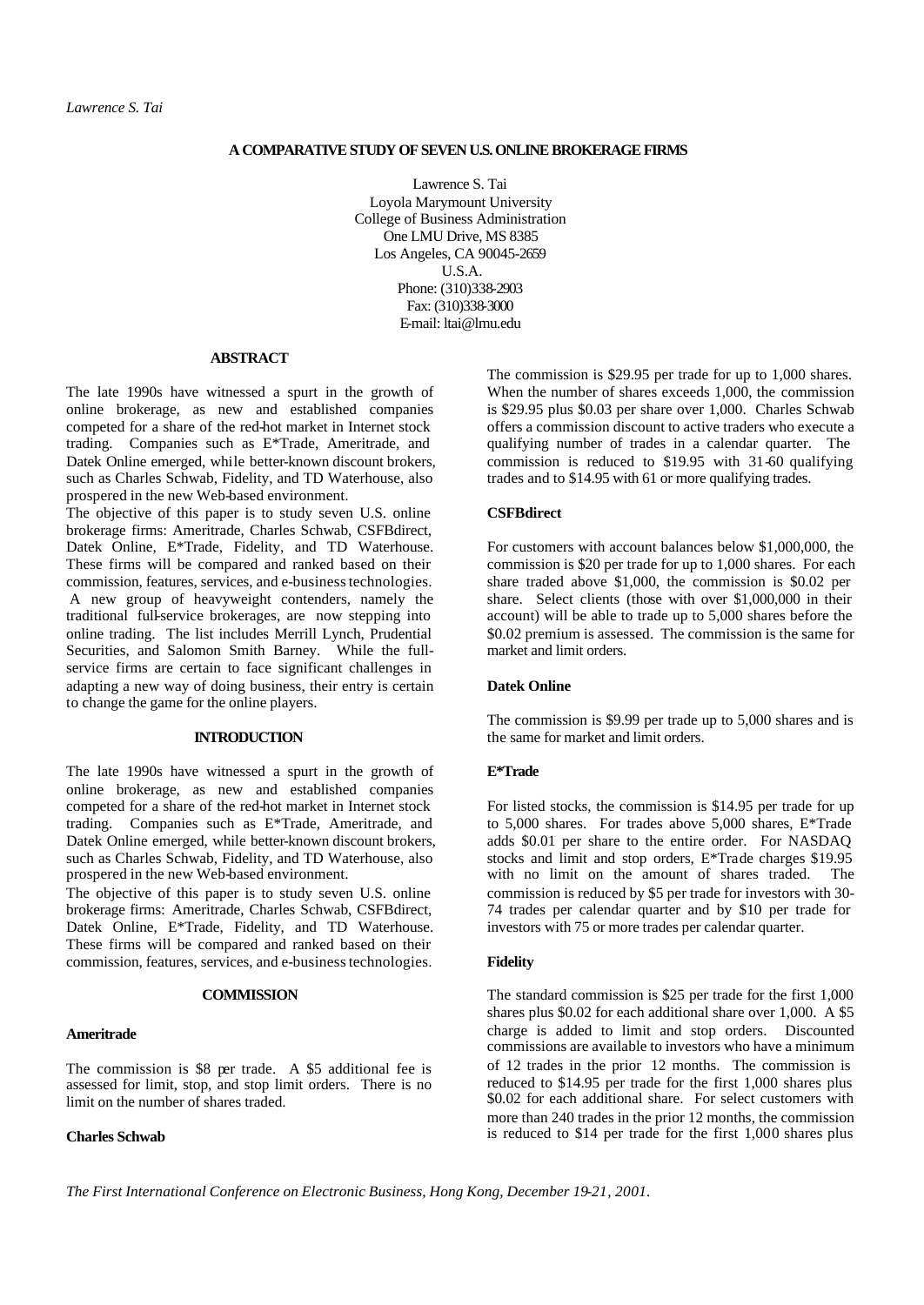#### *Lawrence S. Tai*

\$0.02 for each additional share. The \$5 premium for limit and stop orders does not apply to those customers who have 72 or more trades in the prior 12 months.

#### **TD Waterhouse**

The commission is \$12 for up to 5,000 shares plus \$0.01 for each additional share up to 10,000 shares. The commission is fixed at \$100 for orders of more than 10,000 shares. A \$3 per trade charge is added to limit orders. The commission is reduced to \$9.95 for market orders for select customers with 36 or more trades per calendar quarter.

#### **MARGIN TRADING**

#### **Ameritrade**

Initial margin requirements are \$2,000 with a typical 30% maintenance margin requirement, often increased for highly volatile stocks and markets.

The margin interest rate is based on the prime rate. Small debit balances (under \$25,000) pay 1% above prime while large debit balances (over \$999,999) pay 1.5% below prime.

## **Charles Schwab**

Clients can borrow a maximum of 50% of the current value of the marginable securities in their account, with a minimum equity of at least \$5,000. For some volatile stocks, Schwab imposes a higher margin requirement of 60% or 70%.

## **CSFBdirect**

The initial margin requirement and the maintenance margin requirement can vary depending upon the nature of the security. The margin requirements range from 30% to 50%. The lending rate for margin accounts varies, depending on the size of the balance in the account. The lending rate is based on CSFB's Base Lending Rate (CBLR) which is currently set at 6.25%. On top of CBLR, the lending rate premium ranges from 1.5% above (average margin balance of less than \$25,000) to 0.5% below (average margin balance of \$1,000,000 and above).

#### **Datek Online**

The margin interest rate is based on the BCR. Small accounts pay 2% above while large accounts pay 0.5% below, with a sliding scale in between. The maintenance margin requirement varies depending on the security. Maintenance margin requirements start at 30% and may reach 100%. Generally, the maintenance margin requirement is between 30% and 50%.

#### **E\*Trade**

Customers may borrow on margin at E\*Trade. These loans are collateralized by the customer's own securities. E\*Trade is subject to margin lending rules established by the Federal Reserve and the NASD. Furthermore, E\*Trade maintains internal ma rgin policies that are more stringent than the requirements set by the Federal Reserve and the NASD. Currently, E\*Trade requires that the customer's equity not fall below 30% of the value of the securities in the account. If it does, the customer will then be required to increase the account's equity to 35%.

E\*Trade's margin interest rates are not fixed and therefore are quoted daily and subject to change. The rates are set according to a base rate, which is set by E\*Trade and determined by commercially recognized interest rates, such as the broker call rate (BCR). Currently, the base rate is 7.75%. Depending upon the dollar amount borrowed by the customer and how frequently the customer trades, margin interest rates range between 2% above the base rate to 1.5% below the base rate.

#### **Fidelity**

Fidelity's margin accounts are charged an annual rate of interest that varies from a minimum of 0.25% below to a maximum of 2% above Fidelity's base rate. The base rate is set at Fidelity's discretion based on commercial rates, industry conditions, and general credit conditions.

#### **TD Waterhouse**

In accounts authorized for margin trading, TD Waterhouse provides customer financing at the BCR  $+$  1.25% for debit balances of less than  $$50,000$  and BCR + 0.25% for debit balances of at or above \$50,000. All margin accounts must maintain a minimum equity of \$2,000. Initial margin requirements range from 50% to 100% while maintenance margin requirements range from 35% to 100%.

#### **EXTENDED HOURS TRADING**

#### **Ameritrade**

Pre-open trades can be executed between 8:00 a.m. and 9:15 a.m., while after-hours trades can be executed between 4:15 p.m. and 6:30 p.m. Eastern time.

#### **Charles Schwab**

Pre-market trades can be executed between 8:00 a.m. and 9:15 a.m., while after-hours trades can be executed between 4:15 p.m. and 8:00 p.m. Eastern time. Only limited orders are accepted. Orders up to 5,000 shares are accepted; odd and mixed lots are subject to certain limitations. Most NASDAQ and certain listed stocks are available for trading. Unexecuted extended hours orders are canceled at the end of the session and do not carry over to the next day's regular market or extended hours trading sessions.

## **CSFBdirect**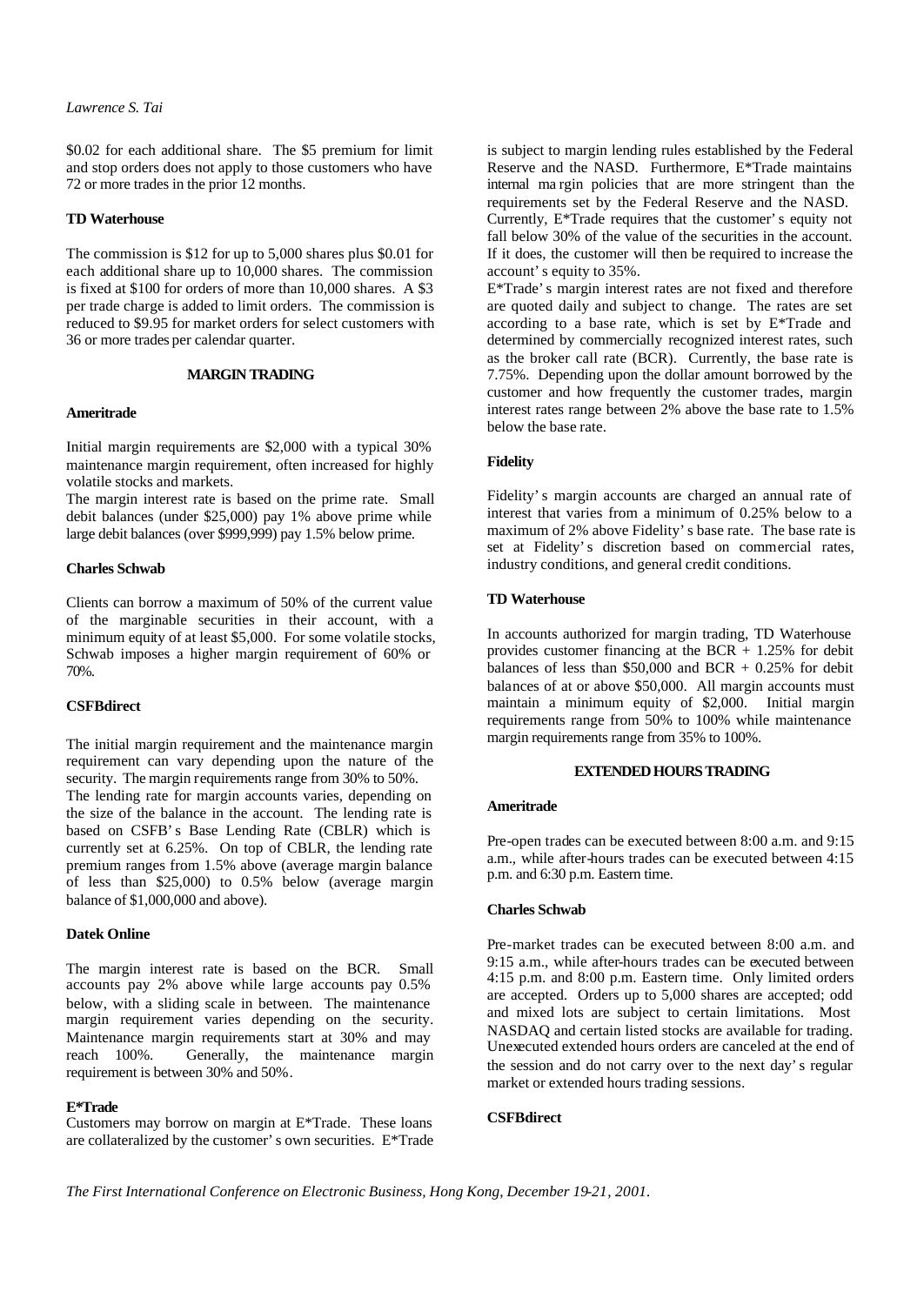#### *Lawrence S. Tai*

Pre-open trades can be executed between 7:15 a.m. and 9:30 a.m., while after-hours trades can be executed between 4 p.m. and 7 p.m. Eastern time. Extended hours trading is restricted to limit orders only and round lot transactions. There are no good-til-canceled orders allowed and all orders are only good during the extended trading sessions. Short sales are allowed for exchange listed stocks as well as NASDAQ stocks during extended hours trading.

#### **Datek Online**

Pre-open trades can be executed between 8:00 a.m. and 9:30 a.m., while after-hours trades can be executed between 4:00 p.m. and 8:00 p.m. Eastern time. Customers may enter NASDAQ limit orders only. They can enter an order for day, good-til-canceled, day + extended-hours or good-tilcanceled + extended-hours expiration.

#### **E\*Trade**

Pre-open trades can be executed between 8:00 a.m. and 9:30 a.m., while after-hours trades can be executed between 4:05 p.m. and 6:30 p.m. Eastern time. Only limit orders are accepted; there are no all-or-none, odd lot, short sale, or good-til-canceled orders. Only NASDAQ stocks are accepted for pre-open trades; both NASDAQ and listed stocks are accepted for after-hours trades.

#### **Fidelity**

Pre-open trades can be executed between 8:00 a.m. and 9:15 a.m., while after-hours trades can be executed between 4 p.m. and 8 p.m. Eastern time. Orders that can be placed include limit, immediate-or-cancel, buy-to-cover, cancel, and cancel and replace orders. All orders are eligible for partial executions. Some orders that cannot be placed include market, short sale, fill-or-kill, stop, good-til-canceled, or allor-none orders. Orders must be in lots of 100 shares, which is also the minimum order. The maximum order is 5,000 shares.

#### **TD Waterhouse**

Customers may conduct extended hours trading for NASDAQ stocks from 4:30 p.m. to 7:00 p.m. Eastern time.

#### **E-BUSINESS TECHNOLOGIES**

#### **Ameritrade**

Ameritrade offers alerts and trading via personal digital assistants, web enabled phones, and two -way pages. It uses secure socket layer technology to encrypt information transmitted by the customer to the web site.

## **Charles Schwab**

The company responds to changing client needs with continued product, technology, and service innovations. During the first quarter of 2001, Schwab launched Stock Explorer, an online stock-screening tool that enables clients to identify equities that meet the screening criteria of different investment strategies. Schwab announced Schwab MyAccounts service, which will utilize technology provided by Yodlee, Inc. to aggregate online financial information for clients and enable them to analyze and manage that information in one password-protected site. Schwab began offering actively trading clients access to StreetSmart, which leverages CyberTrader's trading technology and combines NASDAQ Level II quotes, real-time streaming news, unlimited watch lists and real-time streaming interactive charts with multi-channel access and dedicated personal support.

#### **CSFBdirect**

CSFBdirect Anywhere allows account holders access to price, research, news, and alerts through their pager, digital cell phone, or personal digital assistant. For cell phones to be compatible with CSFBdirect Anywhere, the account holder's cell phone needs to have wireless service.

Security using the wireless system has been established through the use of over-the-air encryption and authentication. This security uses standard secure sockets layer protection and is considered secure for making transactions using wireless devices.

## **Datek Online**

Datek launched innovative software applications that have revolutionized the industry. The NASDAQ Small Order Execution System (SOES) helps Datek to profit. The Island ECN System helps bring Datek to the forefront of online trading. The Island ECN System, much like the SOES, eliminates the middlemen who normally regulate trading demand by matching buy and sell orders. This system currently moves over 100 million shares of stock daily and only charges a fraction of a penny per share, effectively eliminating the bid and ask spread. These software developments have allowed Datek to assume the role of stock market liberator by leveling the playing field for the average small-scale investor.

## **E\*Trade**

E\*Trade uses encryption and authentication, such as public key cryptography technology and secure socket layer technology to provide secure exchange and storage of information. Intrusion detection systems are used to identify unauthorized access attempts, while centralized and automated access controls are in place to limit access to customer data. Other measures to protect sensitive customer information include the use of firewalls, network device controls, and access policies that employees are required to conform with.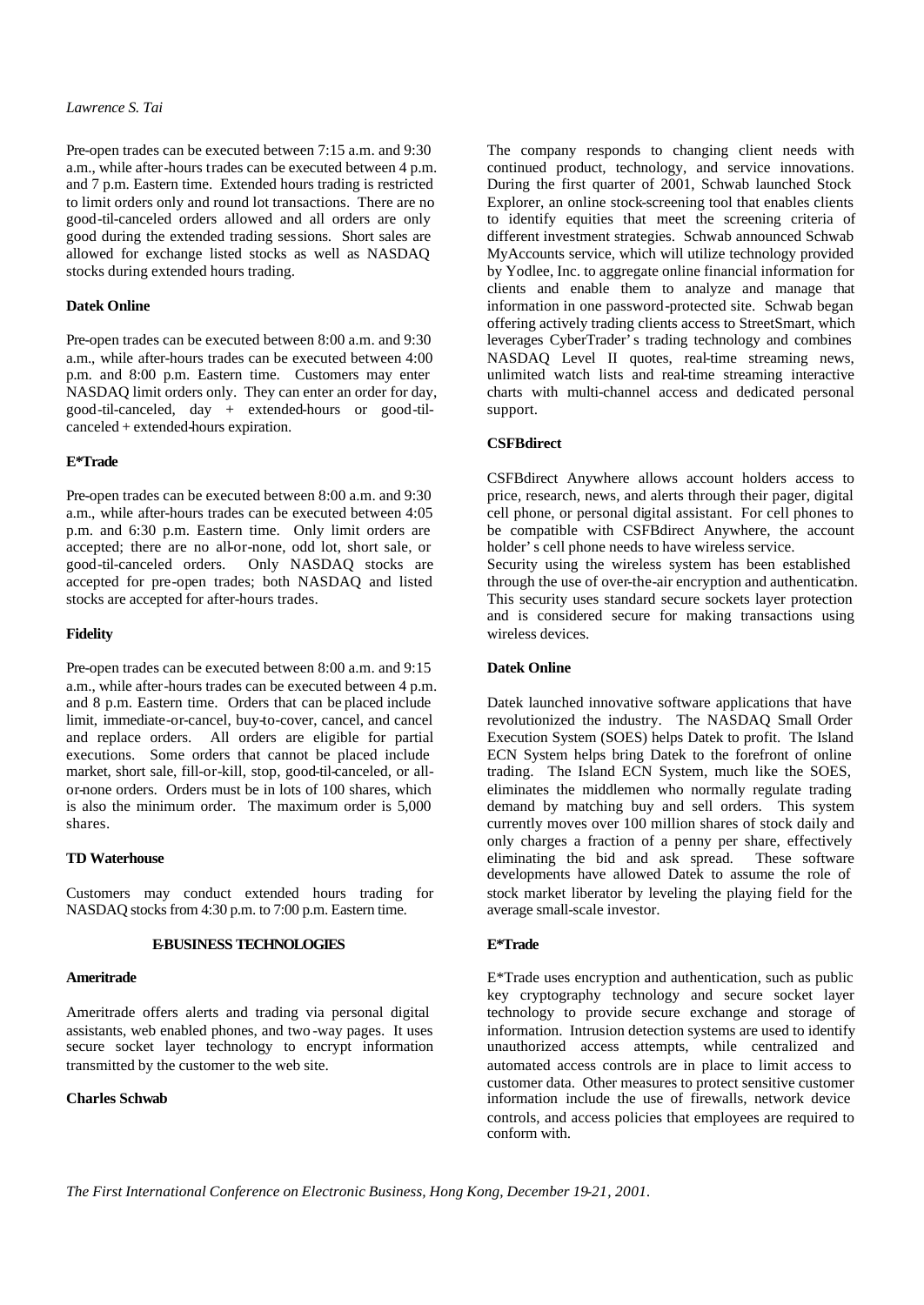#### **Fidelity**

Fidelity has a well-developed e-business group called "FeB." FeB enables investors of Fidelity Investments to do business online with the launch of electronic account applications, and is responsible for the design of the web site. Currently, the group is seeking to implement its applications in accordance with Electronic Signatures in Global and National Commerce Act (E-Sign).

#### **TD Waterhouse**

TD Waterhouse provides a variety of electronic channels through which customers can access products and services. Customers can access their brokerage accounts online through the Internet as well as through web-enabled phones and personal digital assistants.

Through webBanking, customers can access a full range of banking products and services offered by TD Waterhouse's affiliated banks through links to webBroker.

#### **COMPARISON AND RANKING OF ONLINE BROKERAGE FIRMS**

Selected statistics of firm size for the seven online brokerage firms for 2000 are summarized in Table 1. Charles Schwab is the largest stock brokerage firm in terms of all three measures of size: number of accounts, revenue, and total assets. Table 2 presents selected information of the online brokerage firms. Ameritrade has the lowest commission for market orders, but Datek Online has the lowest commission

for limit orders. CSFBdirect has the lowest account minimum. Datek Online has the longest extended hours trading. Table 3 shows the reliability and accessibility of the online brokerage firms. Reliability is how reliably the online-broker site could be accessed for an electronic trade. Accessibility is how consistently a website's homepage can be called up across the United States. Datek Online has the highest reliability while Ameritrade has the highest accessibility. Table 4 presents the ranking of the online brokerage firms based on Forrester.com. According to Forrester.com, TD Waterhouse is the best online brokerage firm, despite not receiving even one top rating in its six categories. On the contrary, E\*Trade was ranked last overall, but it received top ratings in two categories: features and usability. Table 5 shows the ranking of the online brokerage firms based on Gomez.com. According to Gomez.com, the best online stock brokerage firm is Charles Schwab and the worse one is Datek Online.

#### **CONCLUDING REMARKS**

Besides Ameritrade, Datek, and E\*Trade, other discount brokers, such as Charles Schwab, Fidelity, and TD Waterhouse have emerged to compete in the new Web-based environment. A new group of heavyweight contenders, namely the traditional full-service brokerages, are now stepping into online trading. The list includes Merrill Lynch, Prudential Securities, and Salomon Smith Barney. While the full-service firms are certain to face significant challenges in adapting a new way of doing business, their entry is certain to change the game for the online players.

| Summary of Selected Statistics, 2000<br>(in millions) |                         |         |          |  |  |  |
|-------------------------------------------------------|-------------------------|---------|----------|--|--|--|
|                                                       | Market Share of Online  |         | Total    |  |  |  |
| <b>Brokerage</b>                                      | <b>Brokerage Assets</b> | Revenue | Assets   |  |  |  |
| Ameritrade                                            | 3.3%                    | 655     | \$ 3,798 |  |  |  |
| Charles Schwab                                        | 38.5                    | 7,139   | 38,154   |  |  |  |
| <b>CSFBdirect</b>                                     | 2.5                     | 358     | 277      |  |  |  |
| Datek Online                                          | 1.4                     | N/A     | 3.221    |  |  |  |

E\*Trade 5.6 2,202 17,317 Fidelity 30.6 N/A N/A TD Waterhouse 10.5 10.5 1,575 10.989

Table 1

Summary of Selected Statistics, 2000

Note: N/A not available.

Sources: Wall Street Journal, 11/27/2000, p. R6; http://www.hoovers.com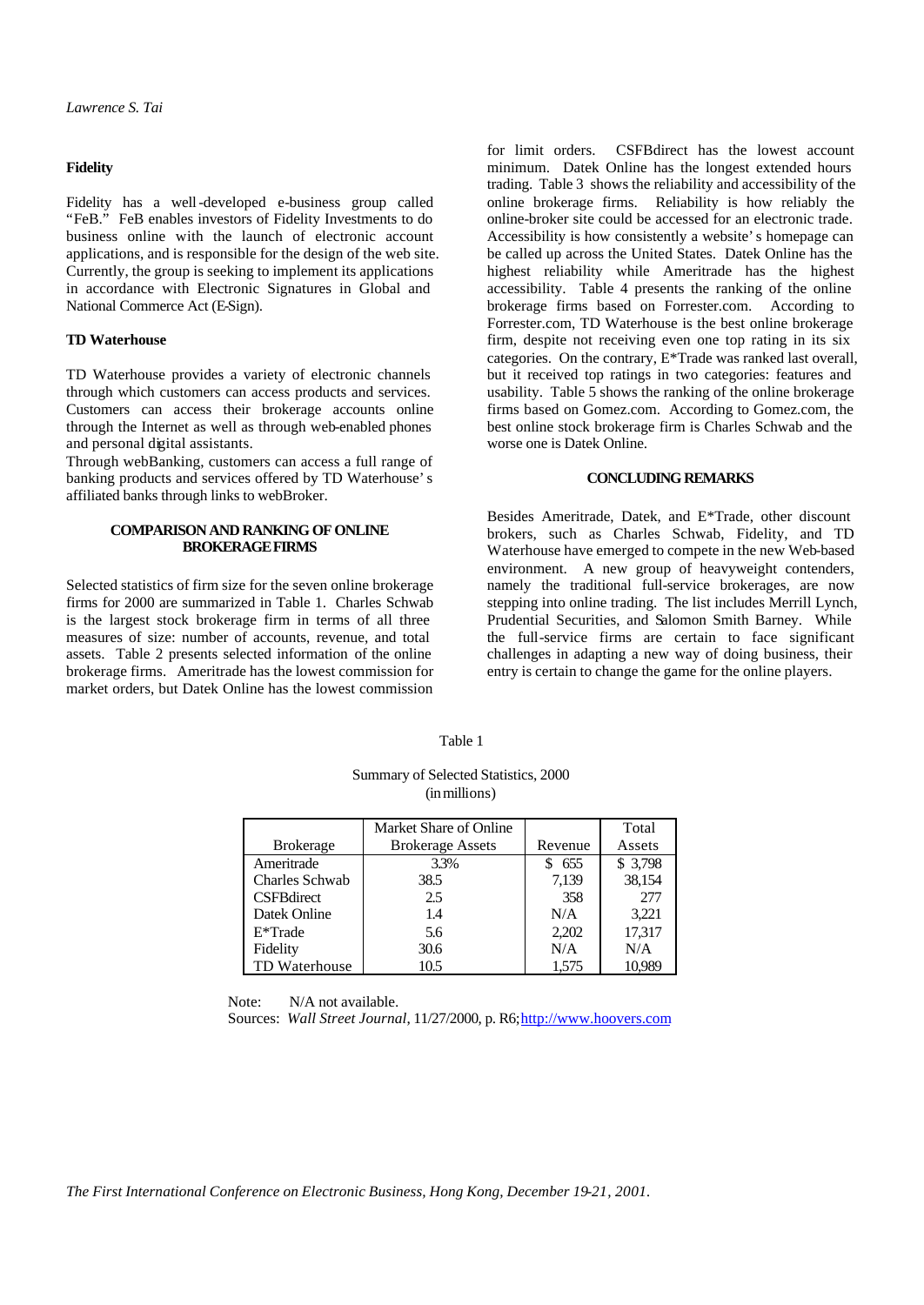# Table 2

|                   | Commission       |         |             |         |                       |
|-------------------|------------------|---------|-------------|---------|-----------------------|
|                   | Market           | Limit   | Margin      | Account | <b>Extended Hours</b> |
| <b>Brokerage</b>  | Order            | Order   | Rate        | Minimum | Trading (ET)          |
| Ameritrade        | \$8.00           | \$13.00 | $Prime+1\%$ | \$2,000 | $8 - 9:15$ a.m.       |
|                   |                  |         |             |         | $4:15 - 6:30$ p.m.    |
| Charles Schwab    | \$29.95          | \$29.95 | $BCR+2%$    | \$5,000 | $8 - 9:15$ a.m.       |
|                   |                  |         |             |         | $4:15 - 8$ p.m.       |
| <b>CSFBdirect</b> | \$20.00          | \$20.00 | $CBLR+1.5%$ | None    | $7:15 - 9:30$ a.m.    |
|                   |                  |         |             |         | $4 - 7$ p.m.          |
| Datek Online      | \$9.99           | \$9.99  | $BCR+2%$    | \$500   | $8 - 9:30$ a.m.       |
|                   |                  |         |             |         | $4 - 8$ p.m.          |
| $E^*$ Trade       | \$14.95 (listed) | \$19.95 | $BCR + 2\%$ | \$1,000 | $8 - 9:30$ p.m.       |
|                   | \$19.95 (NASDAQ) |         |             |         | $4:05 - 6:30$ p.m.    |
| Fidelity          | \$25.00          | \$30.00 | $BCR+2%$    | \$2,500 | $8 - 9:15$ a.m.       |
|                   |                  |         |             |         | $4 - 8$ p.m.          |
| TD Waterhouse     | \$12.00          | \$15.00 | $BCR+1%$    | \$1,000 | $4:30 - 7$ p.m.       |

# Selected Information of Online Brokerage Firms

Sources: Company Web sites.

# Table 3

Reliability and Accessibility of Online Brokerage Firms

|                   | Reliability (4- |               | Homepage Download |
|-------------------|-----------------|---------------|-------------------|
| <b>Brokerage</b>  | point max.)     | Accessibility | Time (seconds)    |
| Ameritrade        | 2.65            | 99.8%         | 6.00              |
| Charles Schwab    | 3.30            | 98.8          | 15.24             |
| <b>CSFBdirect</b> | 3.16            | 98.9          | 7.00              |
| Datek Online      | 3.27            | 98.6          | 4.00              |
| $E^*$ Trade       | 3.00            | 95.8          | 3.00              |
| Fidelity          | 3.21            | 97.0          | 9.19              |
| TD Waterhouse     | 2.99            | 86.0          | 2.00              |

Source: Kiplinger.com

# Table 4

# Ranking of Online Brokerage Firms

|                       |          | Customer |          |             |           |         | Total     |
|-----------------------|----------|----------|----------|-------------|-----------|---------|-----------|
| <b>Brokerage</b>      | Advice   | Service  | Features | Transacting | Usabilitv | Value   | Score     |
| Ameritrade            | 8.57(6)  | 12.41(2) | 10.30(6) | 10.71(6)    | 8.80(6)   | 7.42(2) | 58.21(4)  |
| <b>Charles Schwab</b> | 11.13(2) | 10.71(5) | 11.94(2) | 12.57(1)    | 8.38(7)   | 3.89(7) | 58.62(2)  |
| <b>CSFBdirect</b>     | 9.47(4)  | 12.48(1) | 10.68(5) | 11.38(3)    | 9.90(2)   | 4.56(6) | 58.47 (3) |
| Datek Online          | 8.27(7)  | 11.88(3) | 9.72(7)  | 11.24(4)    | 9.27(3)   | 7.59(1) | 57.97(5)  |
| E*Trade               | 9.04(5)  | 10.04(7) | 12.05(1) | 11.55(2)    | 10.10(1)  | 4.59(5) | 57.37(7)  |
| Fidelity              | 11.26(1) | 10.34(6) | 11.41(4) | 11.01(5)    | 8.93(5)   | 4.67(4) | 57.63(6)  |
| TD Waterhouse         | 10.08(3) | 11.83(4) | 11.70(3) | 10.18(7)    | 9.27(3)   | 6.07(3) | 59.13(1)  |

Source: http://www.powerrrankings.forrester.com